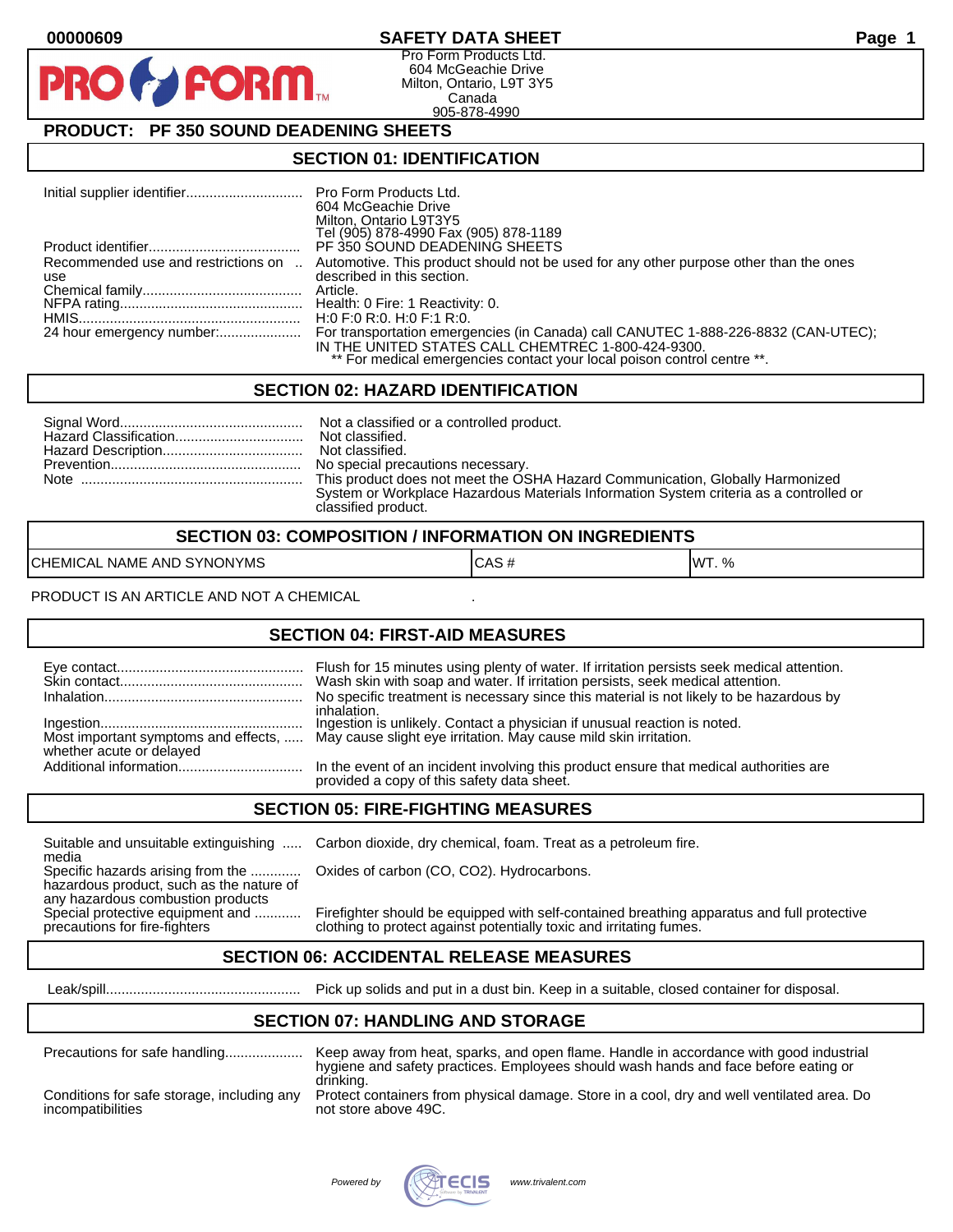## **PRODUCT: PF 350 SOUND DEADENING SHEETS**

#### **SECTION 08: EXPOSURE CONTROLS / PERSONAL PROTECTION**

| <b>INGREDIENTS</b>               | TWA | <b>ACGIH TLV</b><br>STEL                                                                                     | <b>IPEL</b> | <b>OSHA PEL</b><br>STEL                                                                                                                                                                                                          | <b>NIOSH</b><br>IREL |
|----------------------------------|-----|--------------------------------------------------------------------------------------------------------------|-------------|----------------------------------------------------------------------------------------------------------------------------------------------------------------------------------------------------------------------------------|----------------------|
|                                  |     | Not applicable. Local exhaust ventilation is recommended.<br>irritation after repeated or prolonged contact. |             | Where contact with this material is possible, eye protection is recommended. May cause<br>eye irritation after repeated or prolonged contact.<br>Use of proper hygiene practices in the workplace is recommended. May cause skin |                      |
|                                  |     | repeated or prolonged contact.                                                                               |             | Wear long sleeves and trousers to prevent dermal exposure. May cause skin irritation after                                                                                                                                       |                      |
| Appropriate engineering controls |     |                                                                                                              |             | Safety boots per local regulations.<br>Educate and train employees on the safe use and handling of the product.<br>Good general ventilation should be sufficient to control airborne levels.                                     |                      |

## **SECTION 09: PHYSICAL AND CHEMICAL PROPERTIES**

| Appearance/Physical state                      | Soft solid sheets.           |
|------------------------------------------------|------------------------------|
|                                                | Grey.                        |
|                                                | Faint. Characteristic odour. |
| Odour threshold (ppm)                          | Not applicable.              |
| Vapour pressure (mm Hg)                        | Not applicable.              |
| Vapour density (air=1)                         | Not applicable.              |
|                                                | Not applicable.              |
| Relative Density (Specific Gravity)            | 1.50.                        |
| Melting / Freezing point (deg C)               | Not applicable.              |
|                                                | Not applicable.              |
| Initial boiling point / boiling range (deg C). | Not applicable.              |
|                                                | Not applicable.              |
| Flash point (deg C), method                    | Not flammable. > 232 COC.    |
| Auto ignition temperature (deg C)              | Not applicable.              |
| Upper flammable limit (% vol)                  | Not applicable.              |
| Lower flammable limit (% vol)                  | No Data.                     |
| Partition coefficient - n-octanol/water        | No data.                     |
|                                                | Non volatile.                |
|                                                | Not Applicable.              |

### **SECTION 10: STABILITY AND REACTIVITY**

| Conditions to avoid, including static |  |
|---------------------------------------|--|
| discharge, shock or vibration         |  |
| Hazardous decomposition products      |  |

Stable at normal temperatures and pressures. Avoid heat, sparks and flames. Will not occur under normal temperature and pressure. Keep away from heat. Incompatible with strong solvents.

Decomposition may produce fumes, smoke, oxides of carbon and hydrocarbons.

#### **SECTION 11: TOXICOLOGICAL INFORMATION**

| <b>INGREDIENTS</b> |                                                                                                                                        | LC50                                                                                                                                                                                                                                                                                                                                                           | LD50 |
|--------------------|----------------------------------------------------------------------------------------------------------------------------------------|----------------------------------------------------------------------------------------------------------------------------------------------------------------------------------------------------------------------------------------------------------------------------------------------------------------------------------------------------------------|------|
|                    | Not expected to pose any hazards.<br>May cause slight eye and slight skin irritation.<br>that may contain as main material or residue. | Prolonged or repeated contact may cause eye and skin irritation.<br>Not applicable. Contains non-inhalable crystalline silica. Exposure to crystalline silica in the<br>form of quartz in the workplace is mainly by the powders or dust generated, for example,<br>during the operation of sawing the cement, sandblasting or transfilling bags or containers |      |
|                    | Not applicable.                                                                                                                        |                                                                                                                                                                                                                                                                                                                                                                |      |

#### **SECTION 12: ECOLOGICAL INFORMATION**

Persistence and degradability........................ Not available.

#### **SECTION 13: DISPOSAL CONSIDERATIONS**

contaminated packaging

Information on safe handling for disposal . Dispose of as an industrial waste in a manner acceptable to good waste management and methods of disposal, including any practice and in accordance with applicable local, provinc practice and in accordance with applicable local, provincial/State or federal regulations.